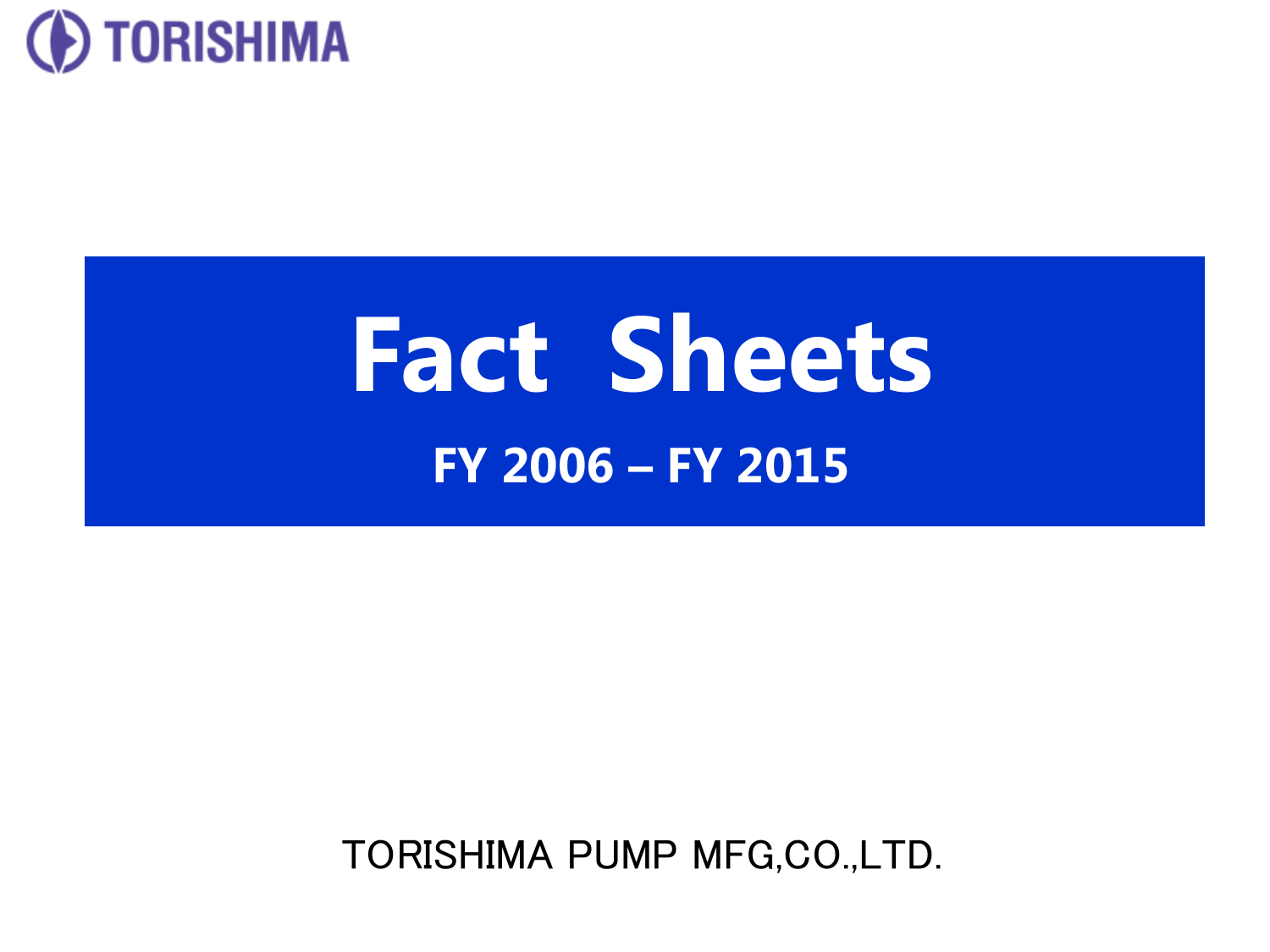#### **Fact sheets for consolidated financial results from FY 2006 to FY 2015**

| [1] Business Performance<br>Operating income or loss, Ordinary income or loss | $\mathbf 2$<br>$\overline{3}$<br>$5\phantom{.0}$ |
|-------------------------------------------------------------------------------|--------------------------------------------------|
| <b>[2] Financial Status</b>                                                   | 6                                                |
| [3] Breakdown of Orders received · Net sales · Orders backlog                 | $\overline{7}$<br>8<br>9<br>10                   |
| [4] Major expenditures                                                        | 11<br>12                                         |
|                                                                               | 13                                               |
| [6] Per share information                                                     | 14                                               |
| [7] Stock information                                                         | 15                                               |
|                                                                               | 16                                               |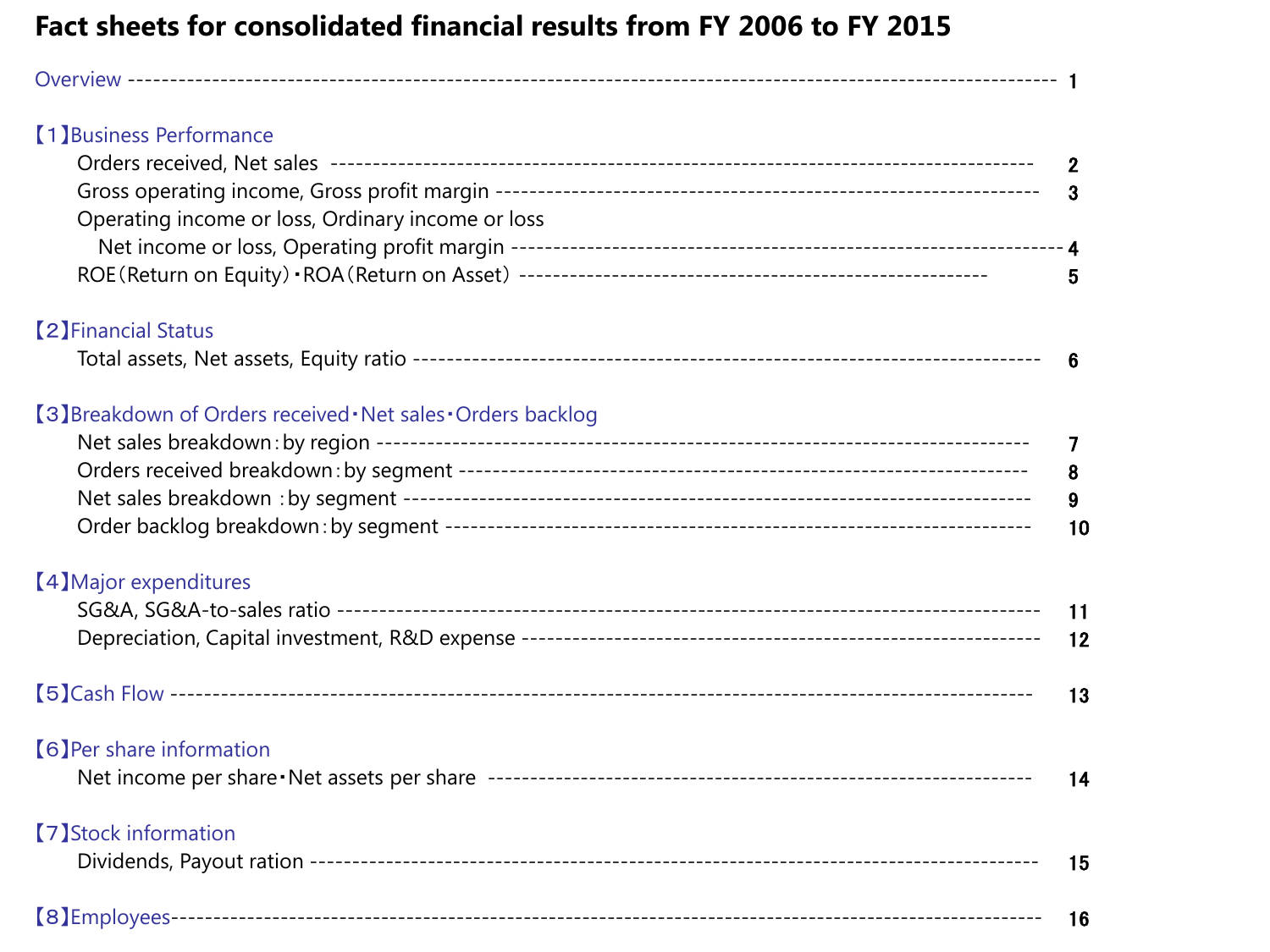Millions of yen

|                    |                                     |                                | <b>FY2006</b>     | FY2007   | <b>FY2008</b>    | FY2009   | FY2010         | FY2011                 | FY2012            | FY2013               | FY2014                 | FY2015                       |
|--------------------|-------------------------------------|--------------------------------|-------------------|----------|------------------|----------|----------------|------------------------|-------------------|----------------------|------------------------|------------------------------|
|                    | Orders received                     |                                | 43.088            | 50.794   | 46.988           | 58.624   | 32,974         | 39.579                 | 40.975            | 52,847               | 42.878                 | 51,304                       |
|                    | Net sales                           |                                | 36,404            | 47,272   | 45,692           | 45,008   | 49,880         | 46,453                 | 45,974            | 45,985               | 46,501                 | 40,479                       |
|                    | Gross operating income              |                                | 5,940             | 8,269    | 8,596            | 9,548    | 9,257          | 8,959                  | 8,015             | 8,320                | 9.162                  | 9,191                        |
|                    | Operating income or loss            |                                | 852               | 2,643    | 2,761            | 3.258    | 3,127          | 2,286                  | 517               | ▲945                 | 400                    | 373                          |
| [1] Business       | Ordinary income or loss             |                                | 1,245             | 2,566    | 3,410            | 3,833    | 3,673          | 2,929                  | 1,389             | ▲632                 | 793                    | $\triangle 1,663$            |
| Performance        | Net income or loss                  |                                | 635               | 1,410    | 1,990            | 2,609    | 1,892          | 1,497                  | 943               | 442                  | 405                    | $\overline{\triangle}$ 2,422 |
|                    | Gross profit margin (%)             |                                | 16.3              | 17.5     | 18.8             | 21.2     | 18.6           | 19.3                   | 17.4              | 18.1                 | 19.7                   | 22.7                         |
|                    | Operating profit margin (%)         |                                | 2.3               | 5.6      | 6.0              | 7.2      | 6.3            | 4.9                    | 1.1               | $\blacktriangle$ 2.1 | 0.9                    | 0.9                          |
|                    |                                     | ROE(Return on Equity)<br>(9/0) |                   | 5.2      | 8.0              | 9.5      | 6.1            | 4.8                    | 2.9               | 1.3                  | 1.2                    | $\blacktriangle$ 7.1         |
|                    | ROA(Return on Asset)                | (9/6)                          | 2.3<br>2.0        | 4.0      | 5.5              | 6.0      | 5.8            | 4.8                    | 2.2               | $\blacktriangle 0.9$ | 1.1                    | $\triangle$ 2.4              |
|                    |                                     |                                |                   |          |                  |          |                |                        |                   |                      |                        |                              |
| 【2】Financial       | Total assets                        |                                | 65,581            | 62,076   | 62,132           | 65,641   | 61,178         | 60,812                 | 68,232            | 68,062               | 71,987                 | 66,198                       |
| <b>Status</b>      | Net assets                          |                                | 27.943            | 26.030   | 24,006           | 31,083   | 30,968         | 31,775                 | 33,602            | 34,524               | 36,532                 | 32,794                       |
|                    | Equity ratio (%)                    |                                | 42.6              | 41.9     | 38.6             | 47.2     | 50.3           | 51.3                   | 48.2              | 49.9                 | 50.0                   | 48.7                         |
|                    |                                     |                                |                   |          |                  |          |                |                        |                   |                      |                        |                              |
|                    |                                     | Japan                          | 20,278            | 20,524   | 19,126           | 20,939   | 18,703         | 17,281                 | 18,070            | 20,096               | 19,104                 | 17,059                       |
|                    |                                     | Asia                           | 4,089             | 8,733    | 8,449            | 5,408    | 11,196         | 13,125                 | 10,259            | 9,042                | 11,124                 | 11,307                       |
|                    | <b>Middle East</b><br>Net sales     |                                | 10.798            | 14,682   | 13,347           | 16,248   | 14,369         | 11,430                 | 11,887            | 9.753                | 11.115                 | 8,225                        |
|                    | by region<br><b>Others</b>          |                                | 1.239             | 3,331    | 4,770            | 2.412    | 5,609          | 4,615                  | 5,758             | 7,092                | 5.156                  | 3,887                        |
| [3]                |                                     | Overseas ratio<br>(9/6)        | 44.3              | 56.6     | 58.1             | 53.5     | 62.5           | 62.8                   | 60.7              | 56.3                 | 58.9                   | 57.9                         |
| Breakdown of       |                                     | Public sector                  | 17,643            | 16,525   | 14,835           | 14,575   | 9,973          | 11,600                 | 10,971            | 15,923               | 12.001                 | 16,013                       |
| Orders received    | Orders received                     | Private sector                 | 6,924             | 5,578    | 5,245            | 4,517    | 4,921          | 6,205                  | 5,733             | 7,144                | 6,943                  | 8,396                        |
| Net sales          | by segment                          | Overseas                       | 18,520            | 28,690   | 26.907           | 39,532   | 18.079         | 21.772                 | 24,270            | 29.779               | 23,933                 | 26,895                       |
| Order backlog      |                                     | Public sector                  | 14,236            | 14,445   | 14,099           | 15,469   | 13,760         | 11,317                 | 12,277            | 13,797               | 12,957                 | 9,980                        |
|                    | Net sales                           | Private sector                 | 6.040             | 6,079    | 5,025            | 5,468    | 4,942          | 5,963                  | 5,792             | 6,299                | 6,146                  | 7,078                        |
|                    | by segment                          | Overseas                       | 16,127            | 26,748   | 26,566           | 24,069   | 31,176         | 29,172                 | 27,904            | 25,888               | 27,397                 | 23,419                       |
|                    |                                     | Public sector                  | 8,394             | 10.473   | 11,209           | 10,316   | 6,528          | 6,811                  | 5,505             | 7,631                | 6,675                  | 12,707                       |
|                    | Order backlog                       | Private sector                 | 3,709             | 3,208    | 3,428            | 2,477    | 2,455          | 2,698                  | 2,639             | 3,484                | 4,281                  | 5,598                        |
|                    | by segment                          | Overseas                       | 33,584            | 35,526   | 35,867           | 51,329   | 38,231         | 30,832                 | 27,198            | 31,089               | 27,625                 | 31,101                       |
|                    |                                     |                                |                   |          |                  |          |                |                        |                   |                      |                        |                              |
|                    | SG&A                                |                                | 5,088             | 5,625    | 5,834            | 6,290    | 6,130          | 6,673                  | 7,497             | 9,265                | 8,761                  | 8,818                        |
| 【4】Major           | SG&A-to-sales ratio (%)             |                                | 14.0              | 11.9     | 12.8             | 14.0     | 12.3           | 14.4                   | 16.3              | 20.1                 | 18.8                   | 21.8                         |
| Expenditures       | Depreciation                        |                                | 866               | 910      | 873              | 851      | 961            | 1,096                  | 1,231             | 1,646                | 1,636                  | 1,561                        |
|                    | Capital investment                  |                                | 731               | 654      | 739              | 1,311    | 2,297          | 2.224                  | 3,083             | 2,139                | 1,221                  | 1,391                        |
|                    | R&D expense                         |                                | 534               | 638      | 603              | 730      | 567            | 606                    | 691               | 678                  | 658                    | 484                          |
|                    |                                     |                                |                   |          |                  |          |                |                        |                   |                      |                        |                              |
|                    | Cash flow from operations           |                                | $\triangle$ 5,218 | 2,511    | 922              | 4,439    | 735            | 2,661                  | 3,513             | ▲4,086               | $\blacktriangle$ 1.194 | 5,000                        |
| [5] Cash Flow      | Cash flow from investments          |                                | ▲599              | 578      | $\triangle$ 1259 | ▲3084    | $\triangle$ 75 | $\blacktriangle$ 1,269 | ▲3,966            | ▲4,498               | ▲345                   | ▲415                         |
|                    | Cash flow from financial activities |                                | 2,355             | ▲1465    | ▲669             | 1,678    | 590            | ▲2371                  | 4,356             | $\triangle$ 112      | 2,120                  | $\triangle 1,624$            |
|                    |                                     |                                |                   |          |                  |          |                |                        |                   |                      |                        |                              |
| [6] Per share Info | Net income per share (yen)          |                                | 24.65             | 54.77    | 77.32            | 100.07   | 67.45          | 53.38                  | 33.64             | 15.74                | 14.61                  | ▲88.13                       |
|                    | Net assets per share (yen)          |                                | 1,084.65          | 1,010.45 | 931.13           | 1,105.50 | 1,097.71       | 1,112.29               | 1,172.56          | 1,209.10             | 1,308.22               | 1,179.57                     |
|                    | <b>Dividends</b>                    |                                | 13                | 15       | 17               | $20*$    | 18             | 18                     | 18                | 18                   | 18                     | 18                           |
| [7] Stock Info     | Payout ratio (%)                    |                                | 52.7              | 27.4     | 22.0             | 20.0     | 26.7           | 33.7                   | $\overline{53.5}$ |                      |                        |                              |
|                    |                                     |                                |                   |          |                  |          |                |                        |                   |                      |                        |                              |
| [8] Employees      | Number of employees                 |                                | 756               | 771      | 816              | 850      | 1,059          | 1,406                  | 1,536             | 1,472                | 1,516                  | 1,547                        |

※ includes additional 2-yen of commemorative dividend for our 90th year of business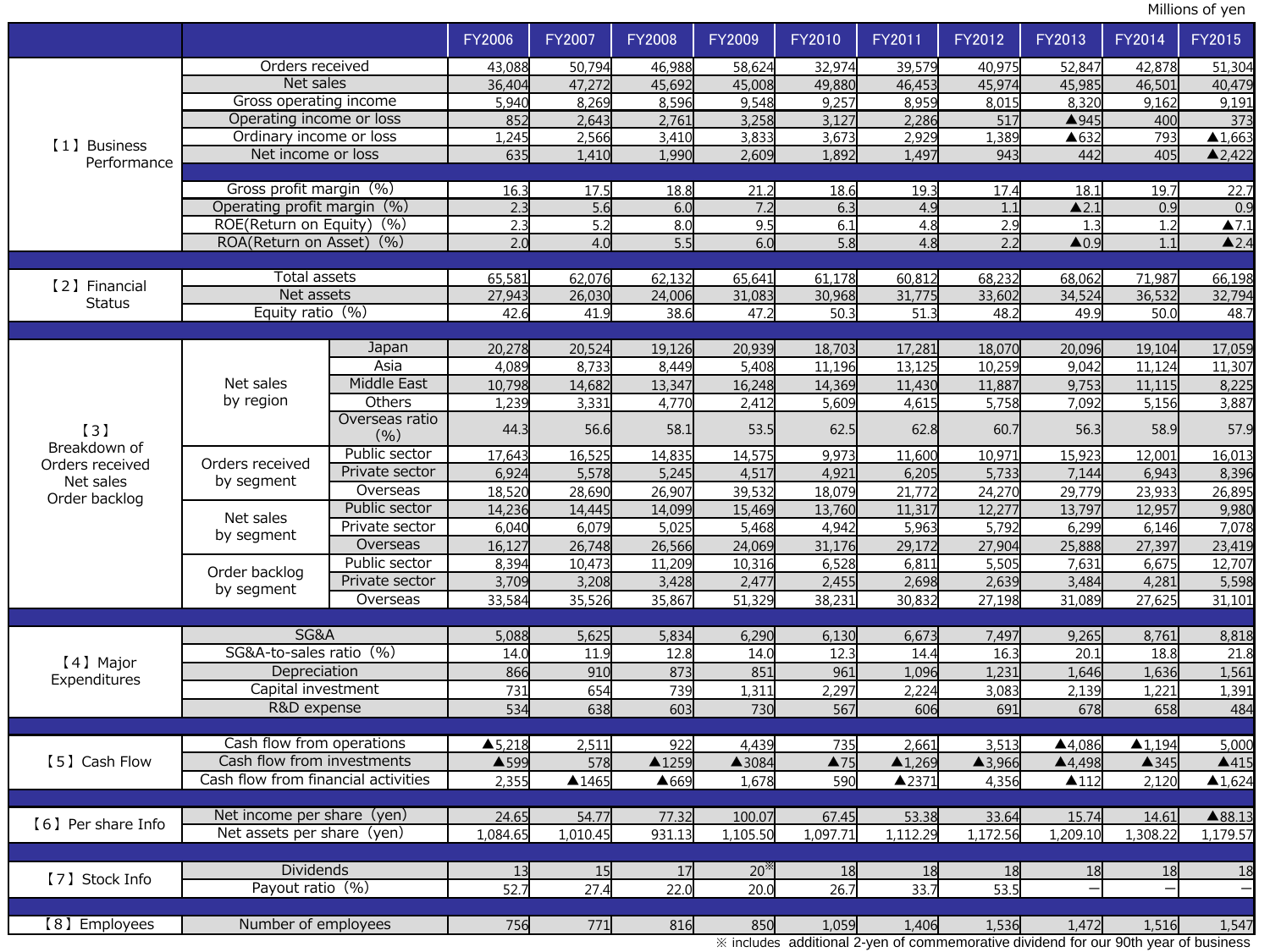

#### 【1】**Business Performance: Orders received , Net sales**

|                    | FY2006 | <b>FY2007</b> | <b>FY2008</b> | FY2009 | <b>FY2010</b> | <b>FY201</b> | FY2012 | FY2013 | <b>FY2014</b> | <b>FY2015</b> |
|--------------------|--------|---------------|---------------|--------|---------------|--------------|--------|--------|---------------|---------------|
| Orders<br>received | 43,088 | 50,794        | 46,988        | 58,624 | 32,974        | 39,579       | 40,975 | 52,847 | 42,878        | 51,304        |
| <b>Sales</b>       | 36,404 | 47,272        | 45,692        | 45,008 | 49,880        | 46,453       | 45,974 | 45,985 | 46,501        | 40,479        |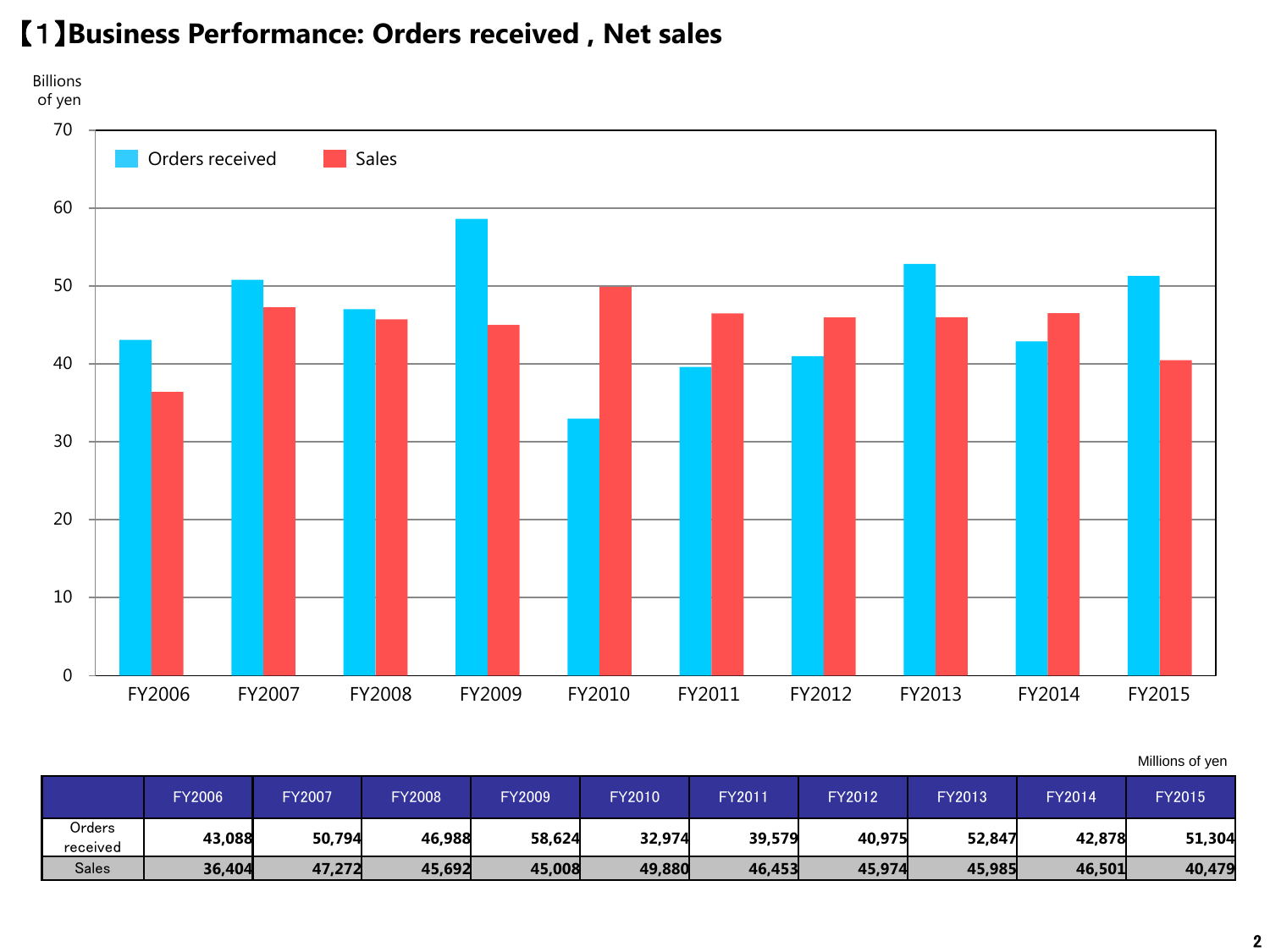#### 【1】**Business Performance: Gross operating income, Gross profit margin**



|                            | <b>FY2006</b> | <b>FY2007</b> | <b>FY2008</b> | <b>FY2009</b> | <b>FY2010</b> | <b>FY2011</b> | <b>FY2012</b> | <b>FY2013</b> | <b>FY2014</b> | <b>FY2015</b> |
|----------------------------|---------------|---------------|---------------|---------------|---------------|---------------|---------------|---------------|---------------|---------------|
| Gross operating<br>income  | 5,940         | 8,269         | 8,596         | 9,548         | 9,257         | 8,959         | 8,015         | 8,320         | 9,162         | 9,191         |
| Gross profit<br>margin( %) | 16.3          | 17.5          | 18.8          | 21.2          | 18.6          | 19.3          | 17.4          | 18.1          | 19.7          | 22.7          |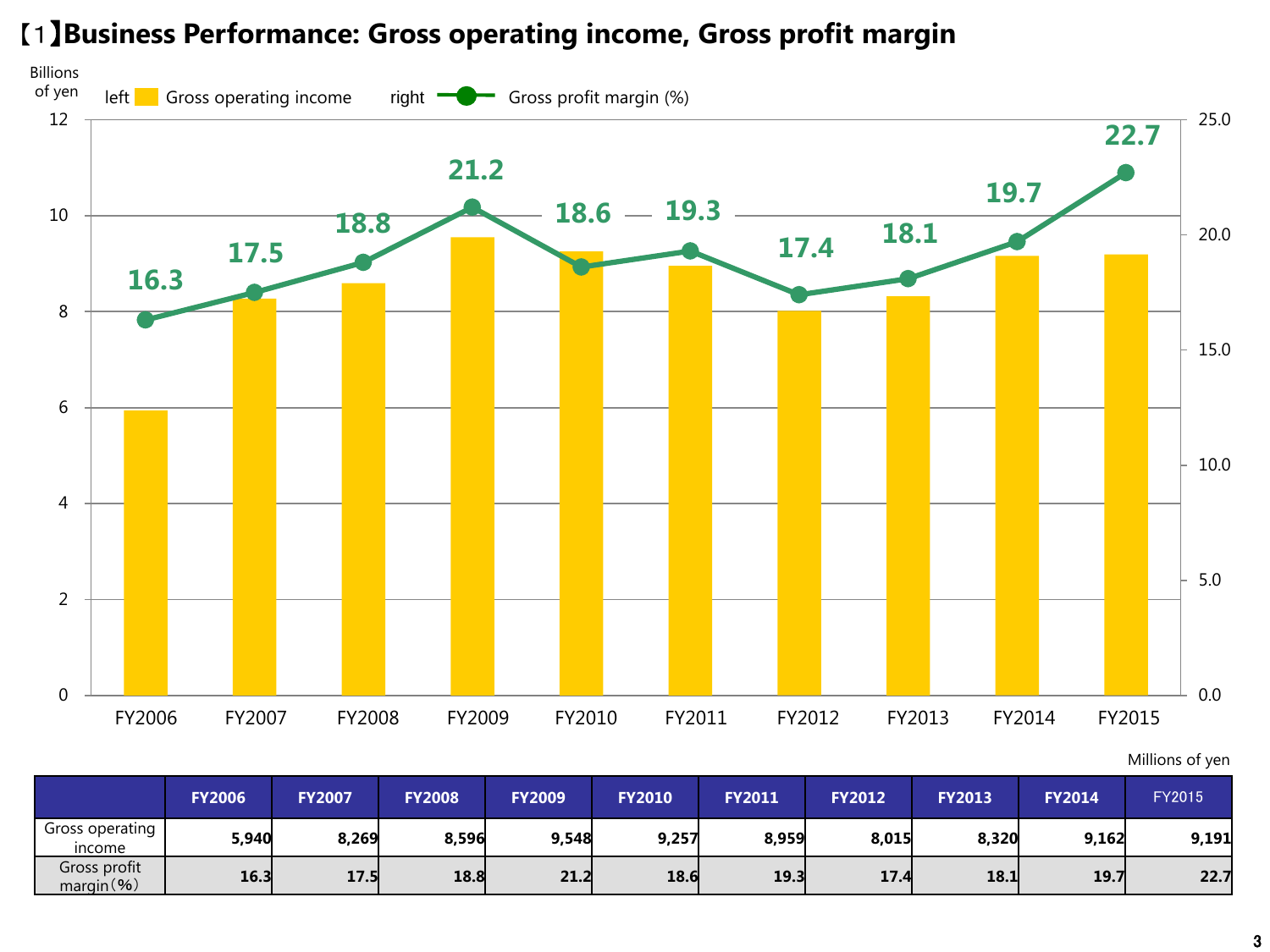## 【1】**Business Performance: Operating income or loss, Ordinary income or loss, Net income or loss, Operating profit margin**



Millions of yen

|                                | <b>FY2006</b> | <b>FY2007</b> | <b>FY2008</b> | <b>FY2009</b>    | <b>FY2010</b> | <b>FY2011</b> | <b>FY2012</b> | <b>FY2013</b>        | <b>FY2014</b>    | <b>FY2015</b>          |
|--------------------------------|---------------|---------------|---------------|------------------|---------------|---------------|---------------|----------------------|------------------|------------------------|
| Operating<br>income or loss    | 852           | 2,643         | 2,761         | 3,258            | 3,127         | 2,286         | 517           | ▲945                 | <b>400</b>       | 373                    |
| Ordinary<br>income or loss     | 1,245         | 2,566         | 3,410         | 3,833            | 3,673         | 2,929         | 1,389         | ▲632                 | 793              | $\blacktriangle$ 1,663 |
| Net income or loss             | 635           | 1,410         | 1,990         | 2,609            | 1,892         | 1,497         | 943           | 442                  | 405              | $\triangle$ 2,422      |
| Operating profit<br>Margin (%) | 2.3           | 5.6           | 6.0           | 7.2 <sub>l</sub> | 6.3           | 4.9           | 1.1           | $\blacktriangle$ 2.1 | 0.9 <sub>l</sub> | 0.9                    |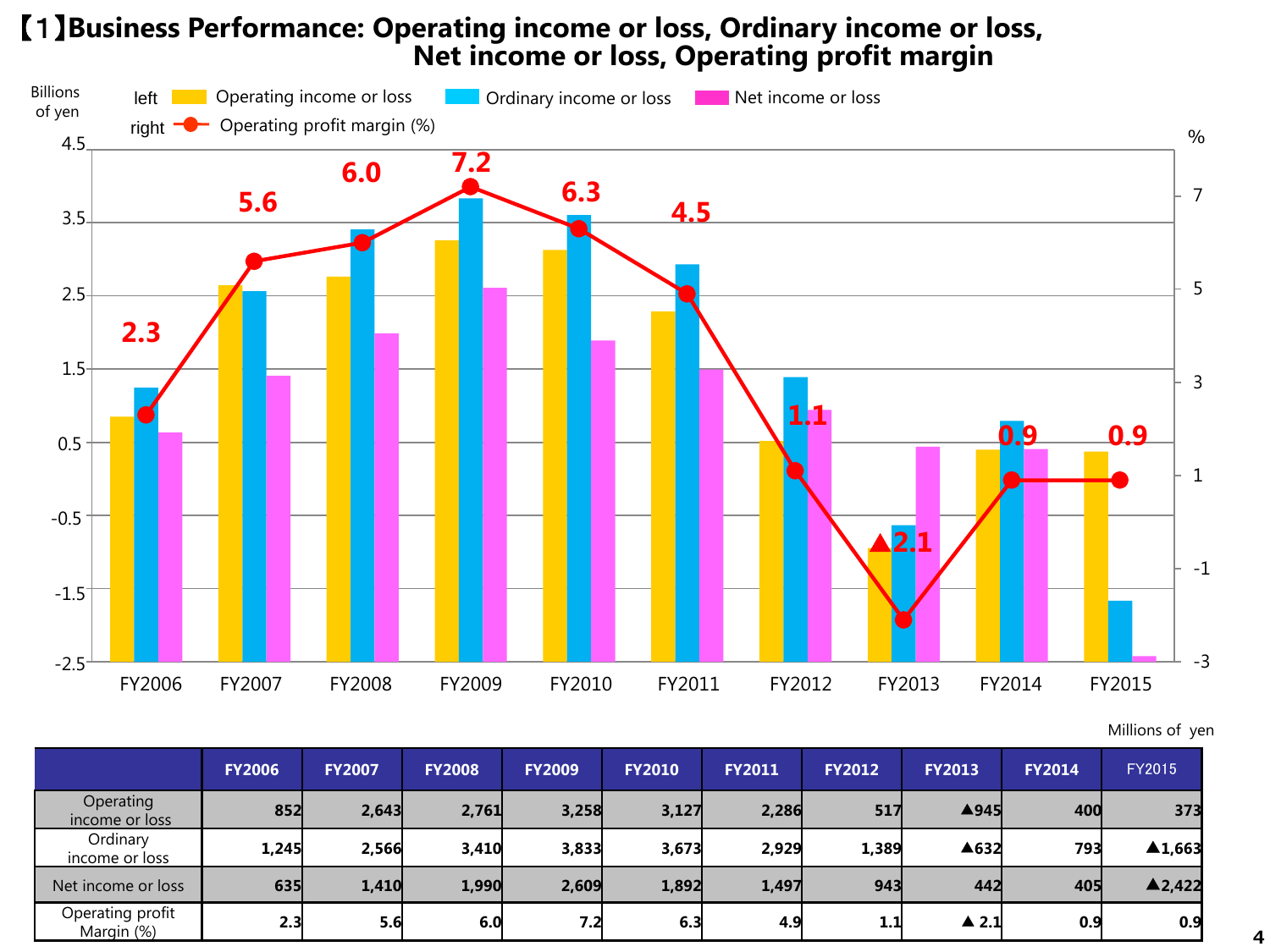#### 【1】**Business Performance: ROE (Return on Equity) , ROA (Return on Asset)**



|                        |               |               |               |               |               |               |               |               |               | $\%$          |
|------------------------|---------------|---------------|---------------|---------------|---------------|---------------|---------------|---------------|---------------|---------------|
|                        | <b>FY2006</b> | <b>FY2007</b> | <b>FY2008</b> | <b>FY2009</b> | <b>FY2010</b> | <b>FY2011</b> | <b>FY2012</b> | <b>FY2013</b> | <b>FY2014</b> | <b>FY2015</b> |
| ROE (Return on Equity) |               | 5.2           | 8.0           | 9.5           | 6.1           | 4.8           | 2.9           | 1.3           | 1.2           | ▲7.1          |
| ROA (Return on Asset)  | 2.0           | 4.0           | 5.5           | 6.0           | 5.8           | 4.8           | 2.2           | ▲0.9          | 1.1           | ▲2.4          |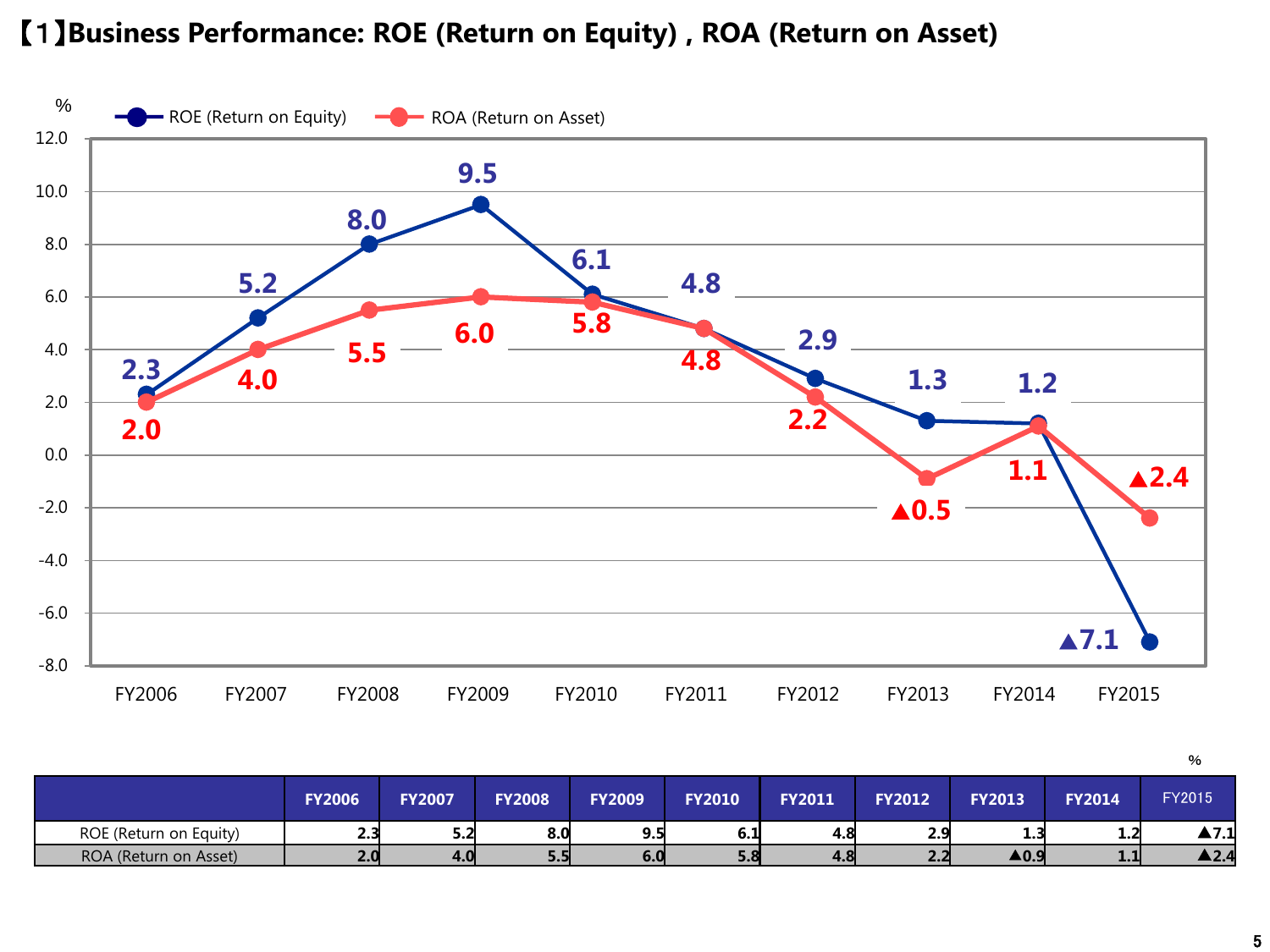#### 【2】**Financial Status: Total assets, Net assets, Equity ratio**



| Millions of yen |  |
|-----------------|--|
|                 |  |

|                  | <b>FY2006</b> | <b>FY2007</b> | <b>FY2008</b> | <b>FY2009</b> | <b>FY2010</b> | <b>FY2011</b> | <b>FY2012</b> | <b>FY2013</b> | <b>FY2014</b> | <b>FY2015</b> |
|------------------|---------------|---------------|---------------|---------------|---------------|---------------|---------------|---------------|---------------|---------------|
| Total assets     | 65,581        | 62,076        | 62,132        | 65.641        | 61,178        | 60,812        | 68,232        | 68,062        | 71,987        | 66,198        |
| Net assets       | 27,943        | 26,030        | 24,006        | 31,083        | 30,968        | 31,775        | 33,602        | 34,524        | 36.532        | 32,794        |
| Equity ratio (%) | 42.6l         | 41.9          | 38.6          | 47.2          | 50.3          | 51.3          | 48.2          | 49.9          | 50.0          | 48.7          |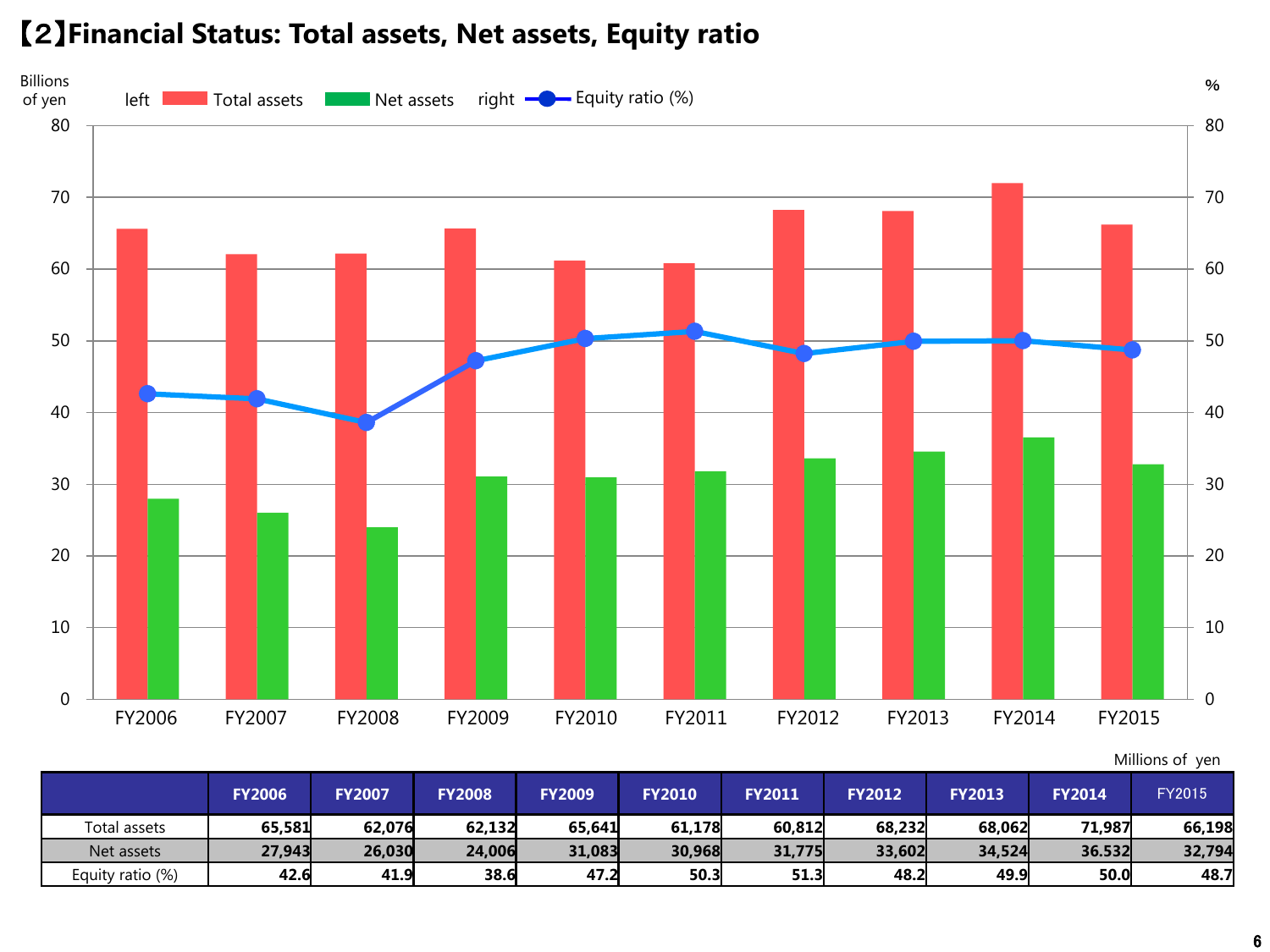#### 【3】**Net sales breakdown: by region**



|                          | <b>FY2006</b> | <b>FY2007</b> | <b>FY2008</b> | <b>FY2009</b> | <b>FY2010</b> | <b>FY2011</b> | <b>FY2012</b> | <b>FY2013</b> | <b>FY2014</b> | <b>FY2015</b> |
|--------------------------|---------------|---------------|---------------|---------------|---------------|---------------|---------------|---------------|---------------|---------------|
| Japan                    | 20,278        | 20,524        | 19,126        | 20,939        | 18,703        | 17,281        | 18,070        | 20,096        | 19,104        | 17,059        |
| Asia                     | 4,089         | 8,733         | 8.449         | 5,408         | 11,196        | 13,125        | 10.259        | 9,042         | 11,124        | 11,307        |
| <b>Middle East</b>       | 10,798        | 14,682        | 13,347        | 16,248        | 14,369        | 11,430        | 11,887        | 9,753         | 11,115        | 8,225         |
| Others                   | 1,239         | 3,331         | 4,770         | 2,412         | 5,609         | 4,615         | 5,758         | 7,092         | 5,156         | 3,887         |
| Overseas ratio<br>$(\%)$ | 44.3          | 56.6          | 58.1          | 53.5          | 62.5l         | 62.8          | 60.7          | 56.3          | 58.9          | 57.9          |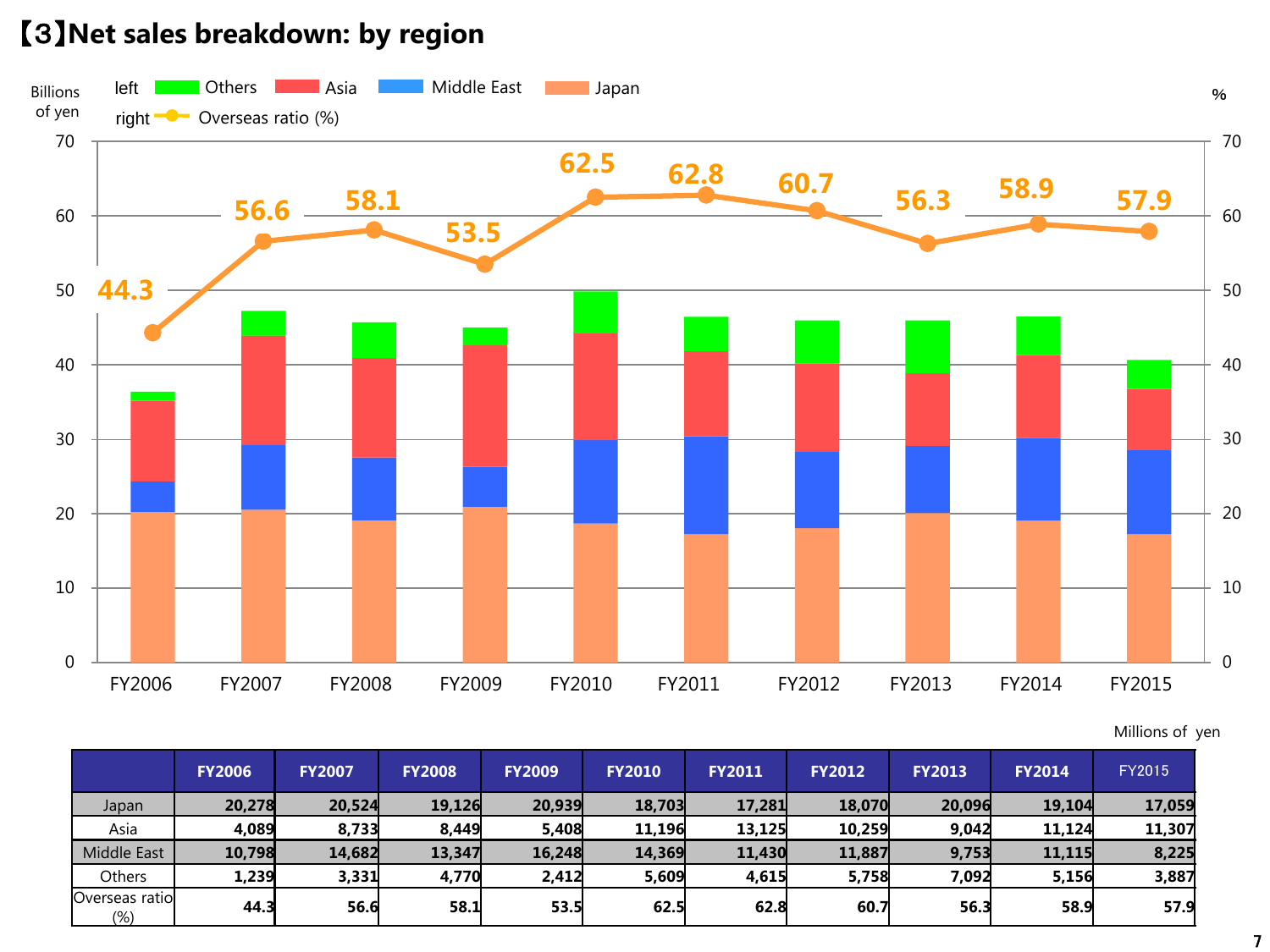#### 【3】**Orders received breakdown: by segment**



|                | <b>FY2006</b> | <b>FY2007</b> | <b>FY2008</b> | <b>FY2009</b> | <b>FY2010</b> | <b>FY2011</b> | <b>FY2012</b> | <b>FY2013</b> | <b>FY2014</b> | FY2015 |
|----------------|---------------|---------------|---------------|---------------|---------------|---------------|---------------|---------------|---------------|--------|
| Public sector  | 17,643        | 16,525        | 14,835        | 14,575        | 9,973         | 11,600        | 10,971        | 15,923        | 12.001        | 16,013 |
| Private sector | 6,924         | 5,578         | 5,245         | 4,517         | 4,921         | 6,205         | 5,733         | 7,144         | 6,943         | 8,396  |
| Overseas       | 18,520        | 28,690        | 26.907        | 39,532        | 18,079        | 21.772        | 24.270        | 29,779        | 23,933        | 26,895 |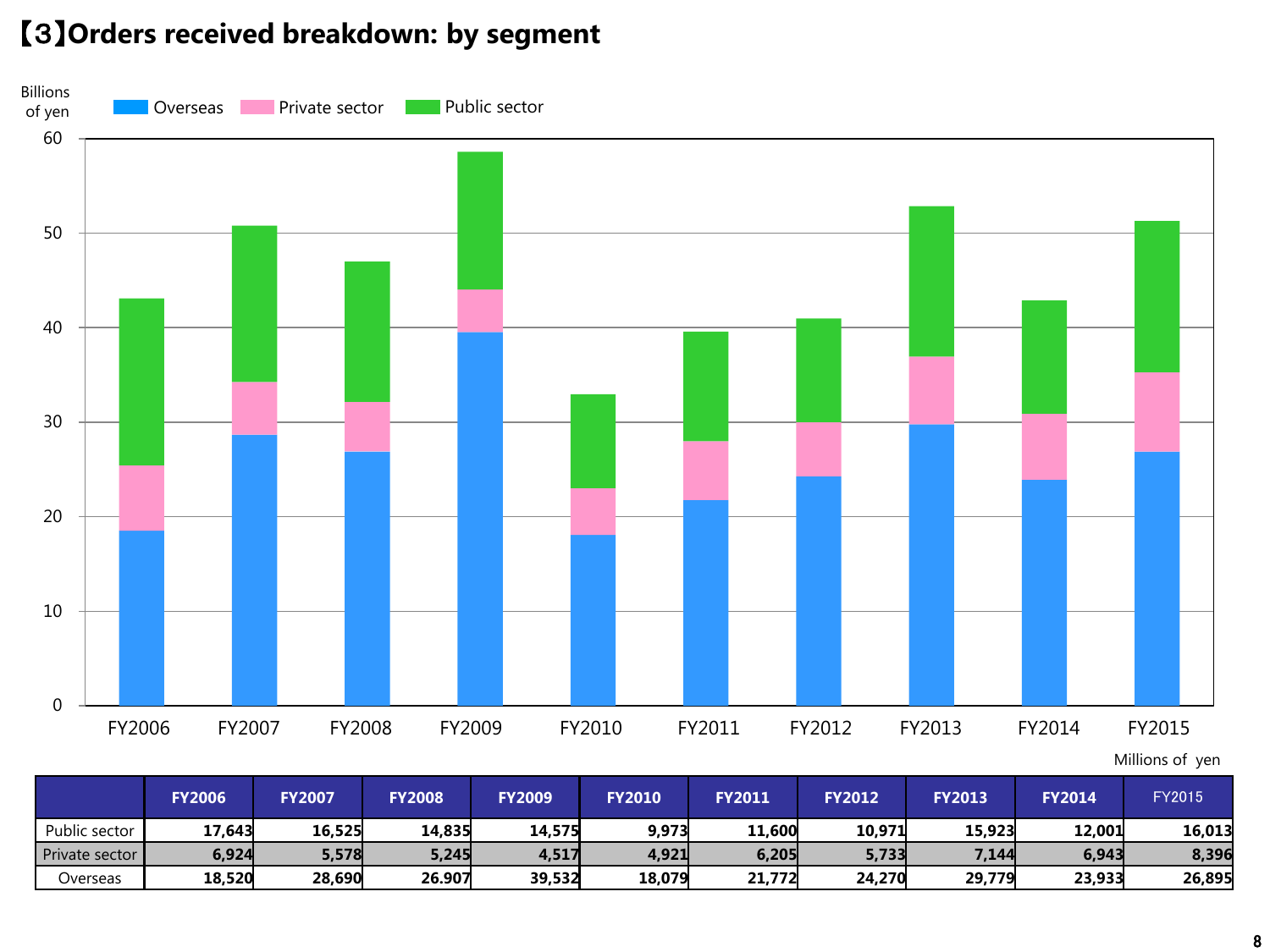#### 【3】**Net sales breakdown: by segment**



|                |               |               |               |               |               |               |               |               |               | Millions of yen |
|----------------|---------------|---------------|---------------|---------------|---------------|---------------|---------------|---------------|---------------|-----------------|
|                | <b>FY2006</b> | <b>FY2007</b> | <b>FY2008</b> | <b>FY2009</b> | <b>FY2010</b> | <b>FY2011</b> | <b>FY2012</b> | <b>FY2013</b> | <b>FY2014</b> | <b>FY2015</b>   |
| Public sector  | 14,236        | 14,445        | 14,099        | 15.469        | 13,760        | 11,317        | 12,277        | 13,797        | 12,957        | 9,980           |
| Private sector | 6,040         | 6,079         | 5,025         | 5,468         | 4,942         | 5,963         | 5,792         | 6,299         | 6,146         | 7,078           |
| Overseas       | 16,127        | 26,748        | 26,566        | 24,069        | 31,176        | 29,172        | 27,904        | 25,888        | 27,397        | 23,419          |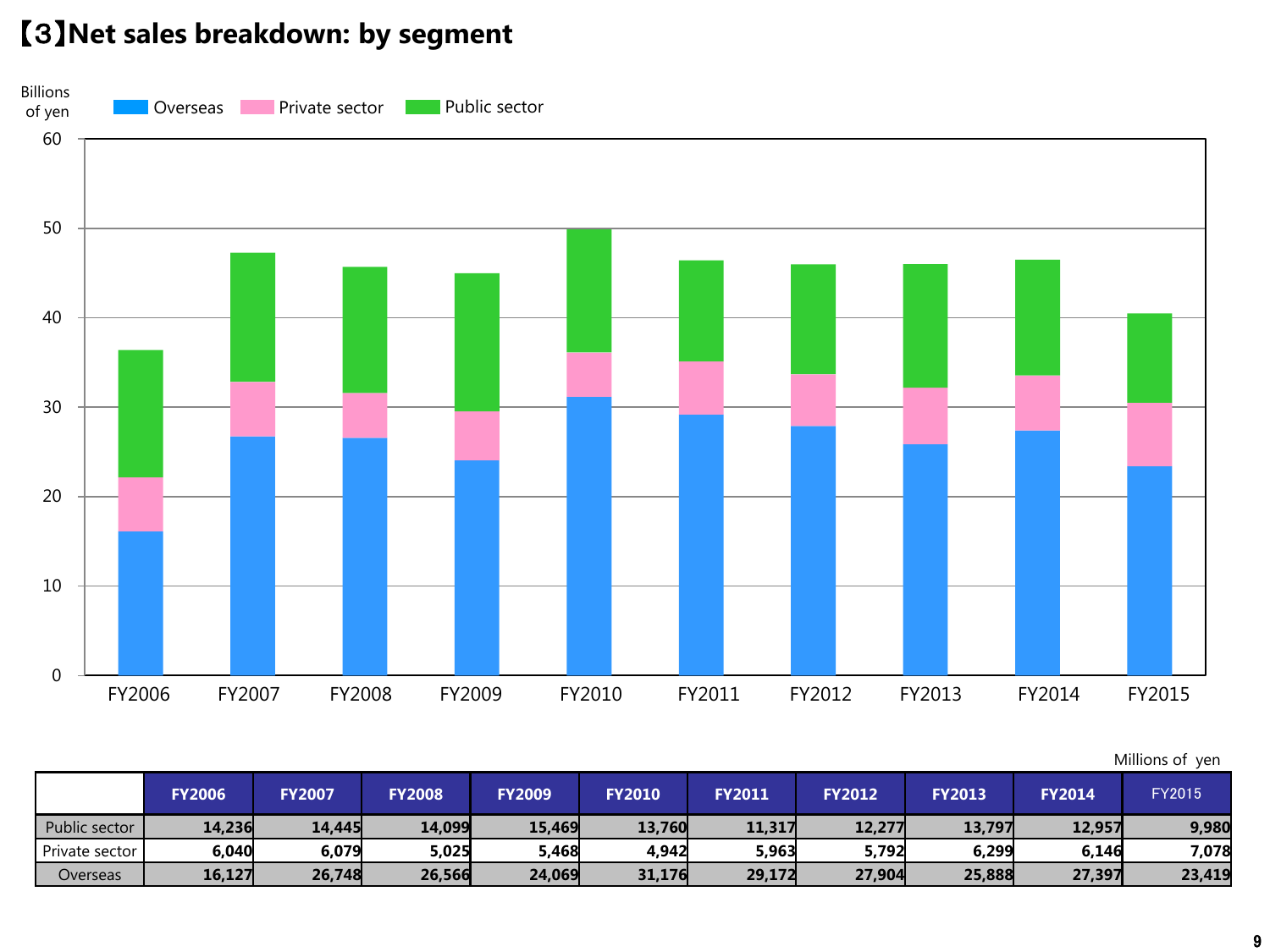#### 【3】**Order backlog breakdown: by segment**



|                | <b>FY2006</b> | <b>FY2007</b> | <b>FY2008</b> | <b>FY2009</b> | <b>FY2010</b> | <b>FY2011</b> | <b>FY2012</b> | <b>FY2013</b> | <b>FY2014</b> | FY2015 |
|----------------|---------------|---------------|---------------|---------------|---------------|---------------|---------------|---------------|---------------|--------|
| Public sector  | 8,394         | 10,473        | 11,209        | 10,316        | 6,528         | 6,811         | 5,505         | 7,631         | 6,675         | 12,707 |
| Private sector | 3,709         | 3,208         | 3,428         | 2,477         | 2,455         | 2,698         | 2,639         | 3,484         | 4,281         | 5,598  |
| Overseas       | 33,584        | 35,526        | 35,867        | 51,329        | 38,231        | 30,832        | 27,198        | 31,089        | 27,625        | 31,101 |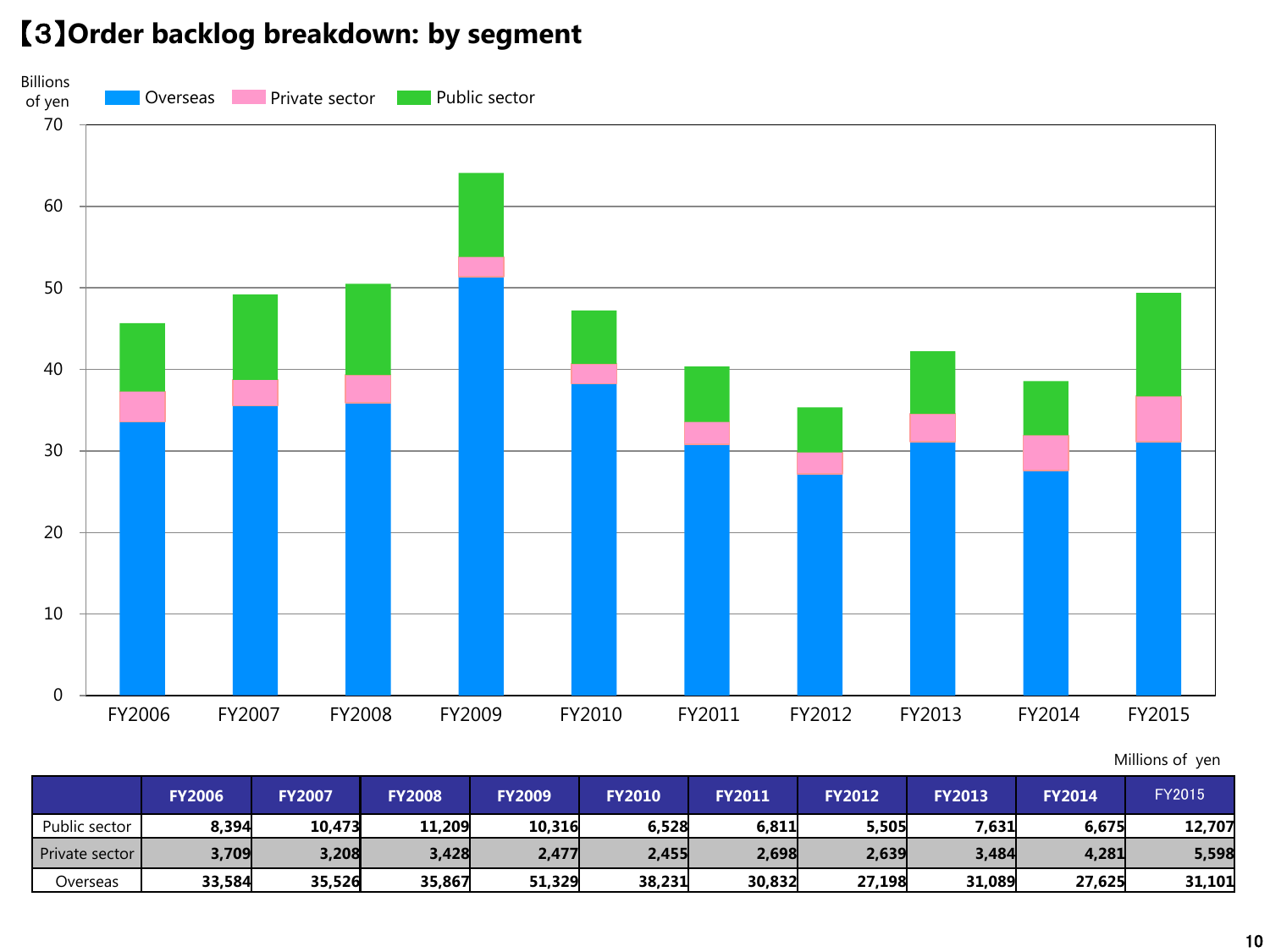#### 【4】**Major expenditure: SG&A, SG&A-to-sales ratio**



|                        | <b>FY2006</b> | <b>FY2007</b> | <b>FY2008</b> | <b>FY2009</b> | <b>FY2010</b> | <b>FY2011</b> | <b>FY2012</b> | <b>FY2013</b> | <b>FY2014</b> | FY2015 |
|------------------------|---------------|---------------|---------------|---------------|---------------|---------------|---------------|---------------|---------------|--------|
| SG&A                   | 5,088         | 5,625         | 5,834         | 6,290         | 6,130         | 6,673         | 7,497         | 9,265         | 8,761         | 8,818  |
| SG&A-to-sales<br>ratio | 14.0          | 11.9          | 12.8          | 14.0          | 12.3          | 14.4          | 16.3          | 20.1          | 18.8          | 21.8   |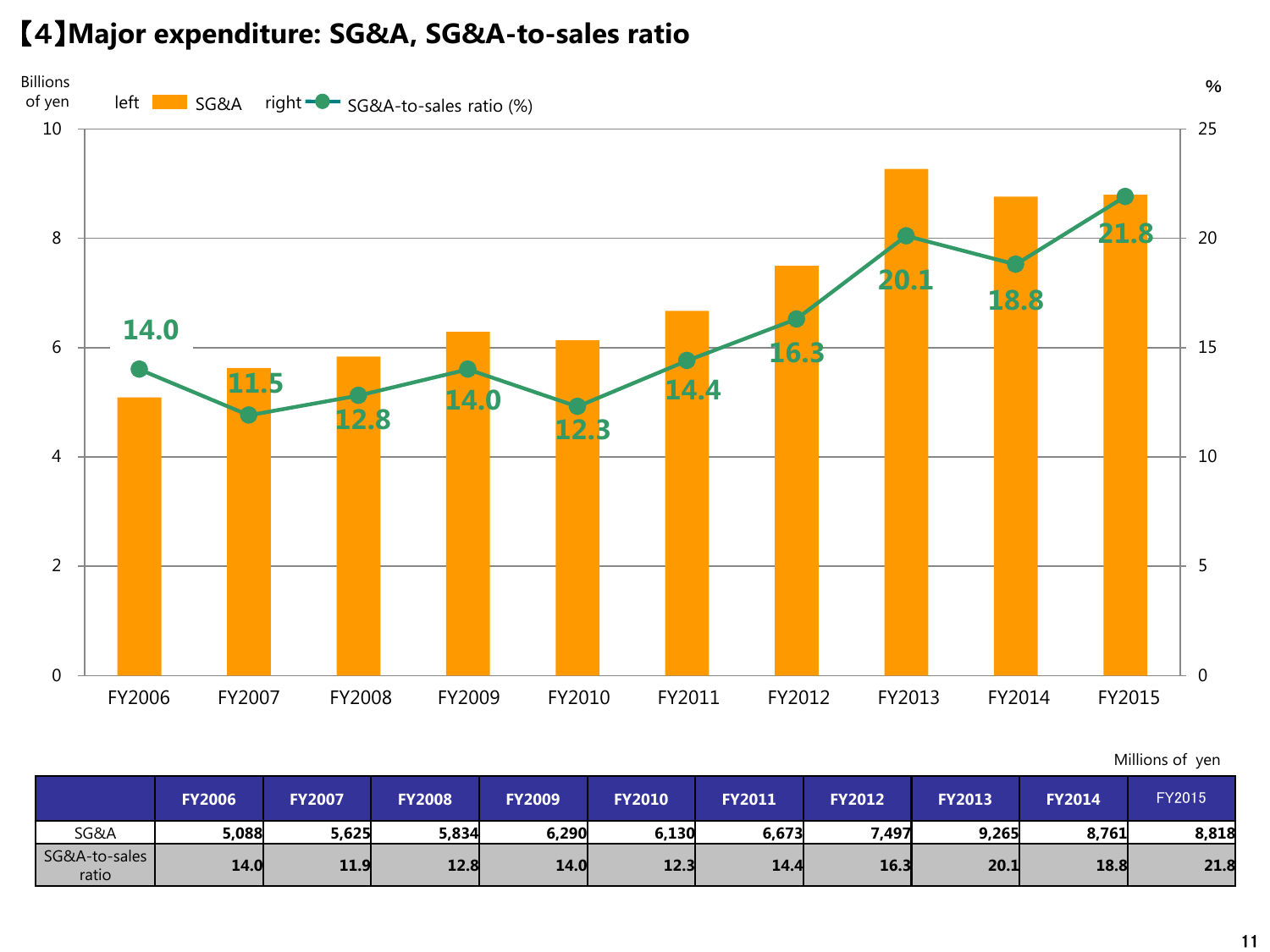#### 【4】**Major expenditures: Depreciation, Capital investment, R&D expense**



|                        | <b>FY2006</b> | <b>FY2007</b> | <b>FY2008</b> | <b>FY2009</b> | <b>FY2010</b> | <b>FY2011</b> | <b>FY2012</b> | <b>FY2013</b> | <b>FY2014</b> | FY2015 |
|------------------------|---------------|---------------|---------------|---------------|---------------|---------------|---------------|---------------|---------------|--------|
| Depreciation           | 866           | 910           | 873           | 851           | 961           | 1,096         | 1,231         | 1,646         | 1,636         | 1,561  |
| Capital<br>investments | 731           | 654           | 739           | 1,311         | 2,297         | 2,224         | 3,083         | 2,139         | 1,221         | 1,391  |
| R&D expense            | 534           | 638           | 603           | 730           | 567           | 606           | 691           | 678           | 658           | 484    |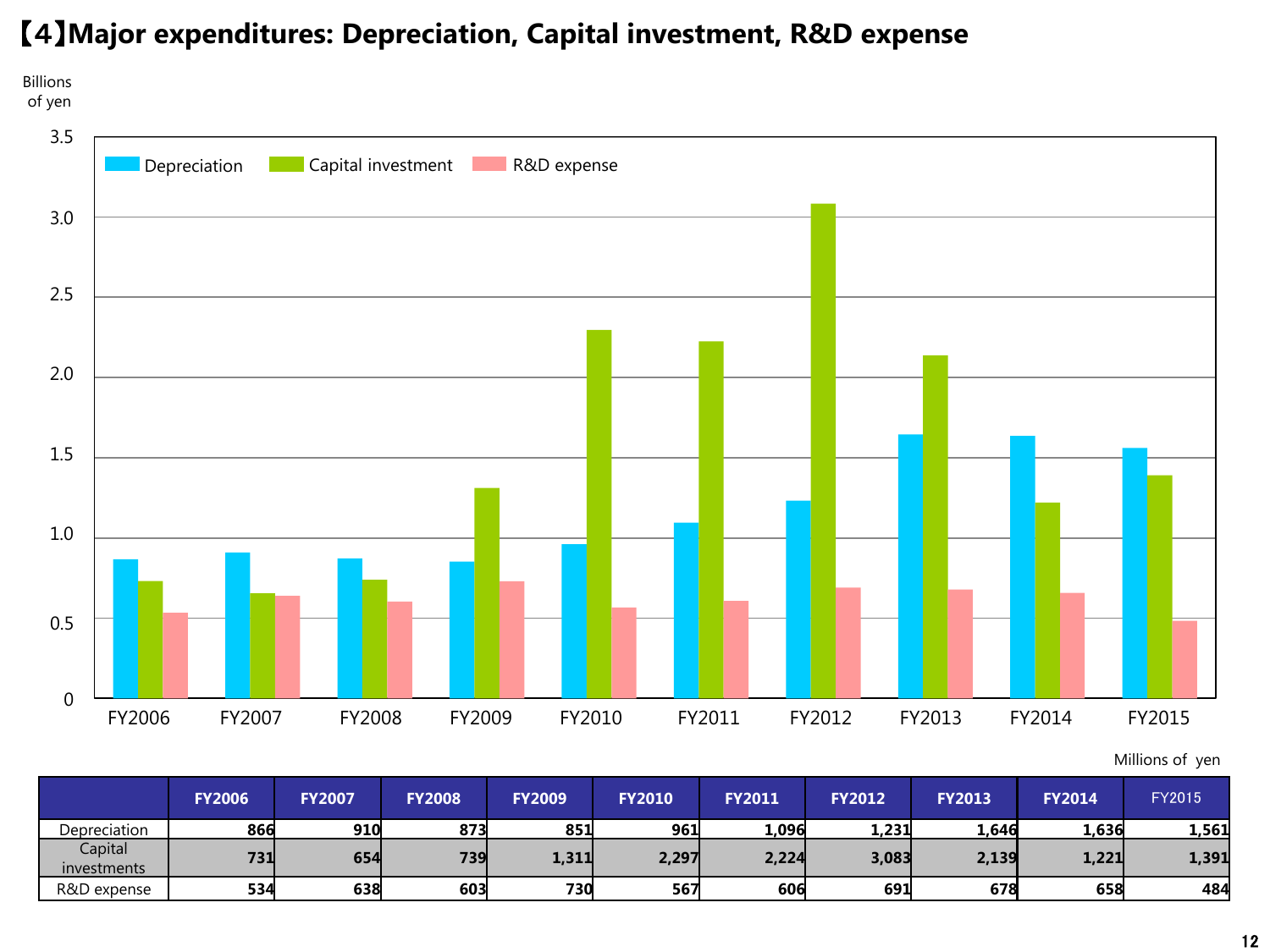#### 【5】**Cash Flow**



|                                     | <b>FY2006</b> | <b>FY2007</b> | <b>FY2008</b> | <b>FY2009</b> | <b>FY2010</b> | <b>FY2011</b>          | <b>FY2012</b>          | <b>FY2013</b> | <b>FY2014</b>          | FY2015 |
|-------------------------------------|---------------|---------------|---------------|---------------|---------------|------------------------|------------------------|---------------|------------------------|--------|
| Cash flow from operations           | ▲5.218        | 2,511         | 922           | 4.439         | 735           | 2.661                  | 3.513                  | ▲4.086        | $\blacktriangle$ 1.194 | 5,000  |
| Cash flow from investments          | ▲599          | 578           | ▲1.259        | ▲3,084        | ▲75           | $\blacktriangle$ 1,269 | $\blacktriangle$ 3,966 | ▲4.498        | <b>A345</b>            | ▲415   |
| Cash flow from financial activities | 2,355         | ▲1.465        | ▲669          | 1,678         | 590           | $\blacktriangle$ 2.371 | 4.356                  | ▲112          | 2,120                  | ▲1.624 |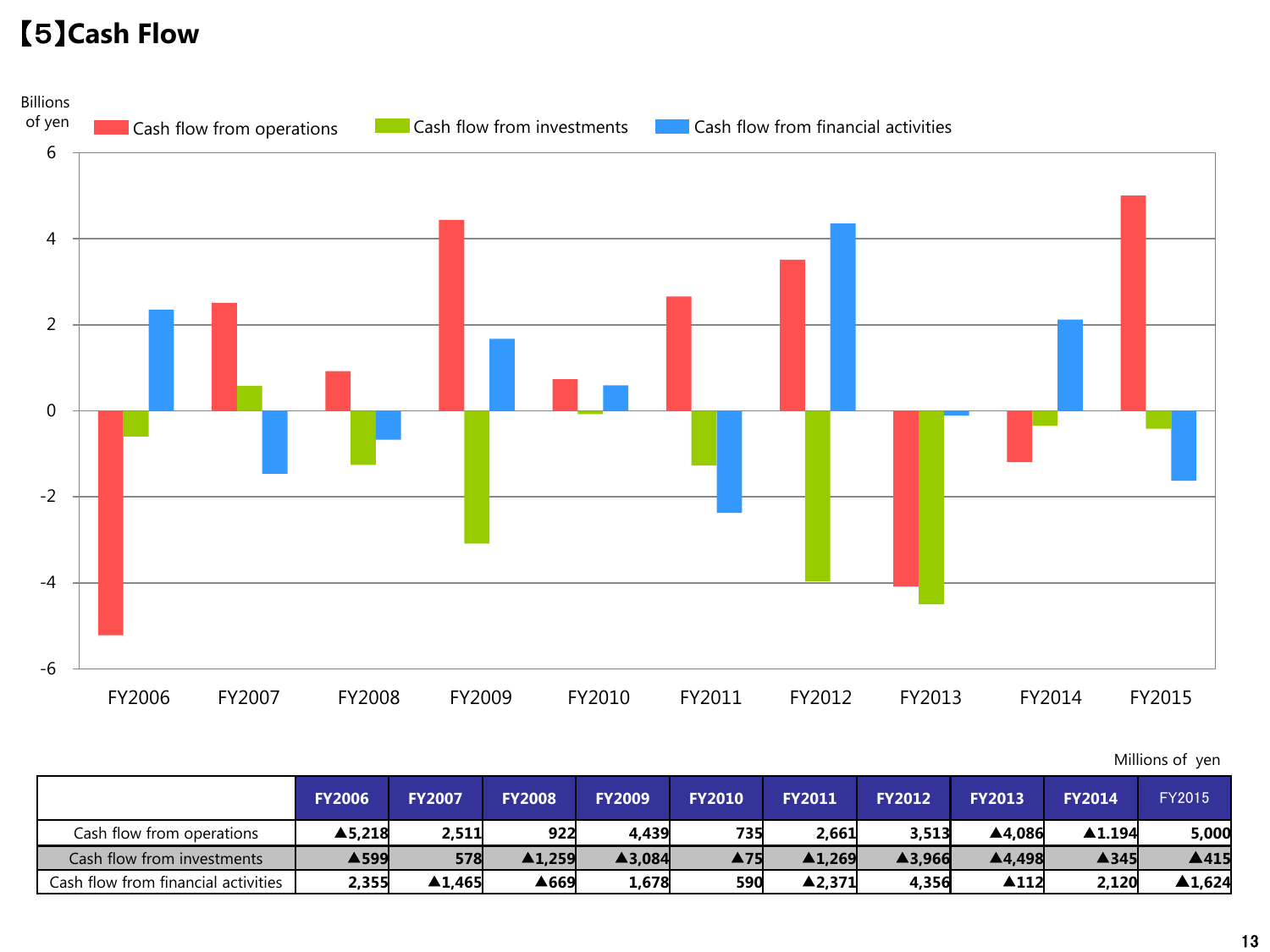#### 【6】**Per share information: Net income per share, Net assets per share**



|                         | <b>FY2006</b> | <b>FY2007</b> | <b>FY2008</b> | <b>FY2009</b> | <b>FY2010</b> | <b>FY2011</b> | <b>FY2012</b> | <b>FY2013</b> | <b>FY2014</b> | FY2015   |
|-------------------------|---------------|---------------|---------------|---------------|---------------|---------------|---------------|---------------|---------------|----------|
| Net income<br>per share | 24.65         | 54.77         | 77.32         | 100.07        | 67.45         | 53.38         | 33.64         | 15.74         | 14.61         | ▲88.13   |
| Net assets<br>per share | 1,084.65      | 1,010.45      | 931.13        | 1,105.50      | 1,097.71      | 1,112.29      | 1,172.56      | 1,209.10      | 1,308.22      | 1,179.57 |

yen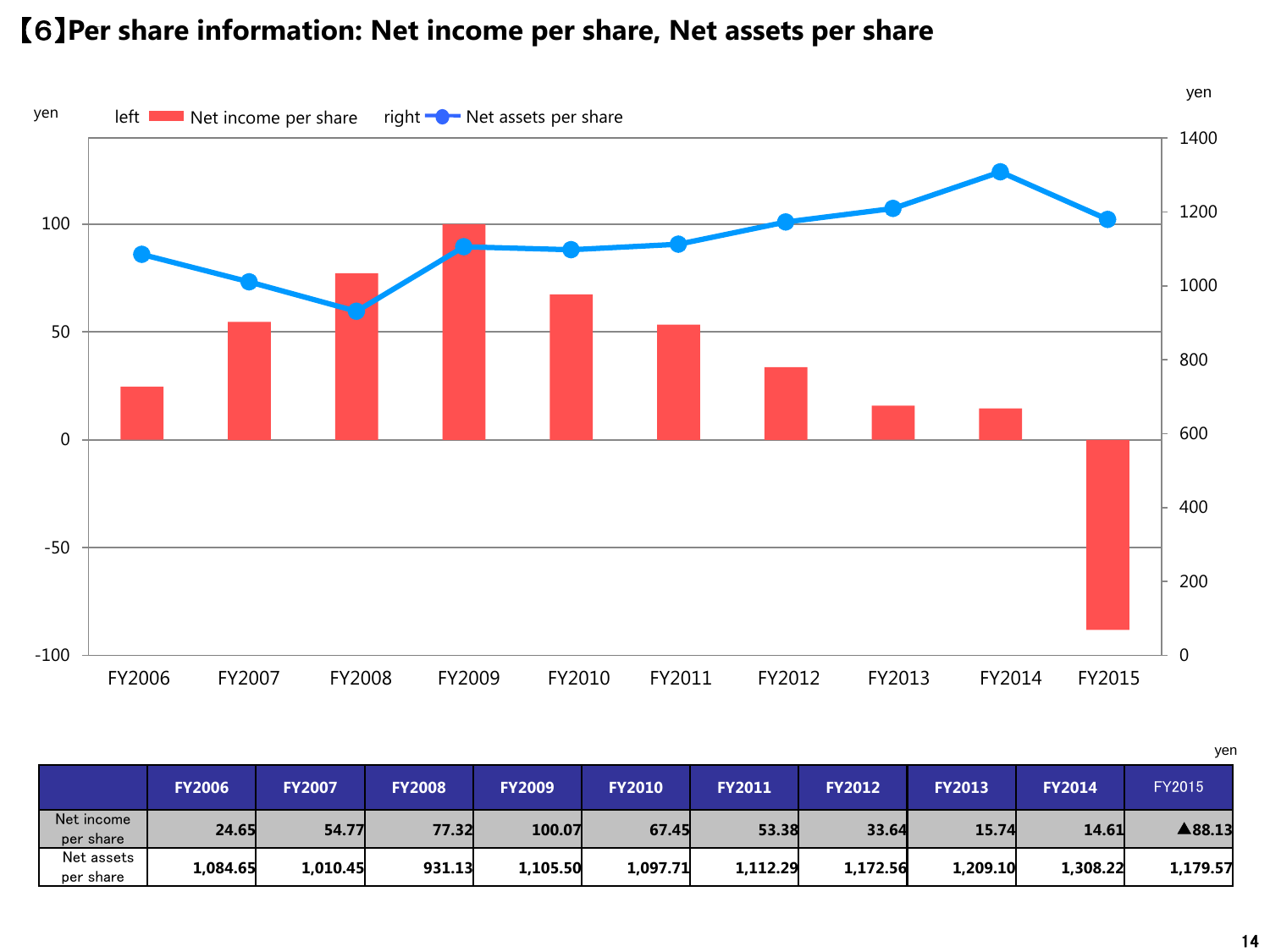#### 【7】**Stock information: Dividends, Payout ratio**



|                  | <b>FY2006</b> | <b>FY2007</b> | <b>FY2008</b> | <b>FY2009</b> | <b>FY2010</b> | <b>FY2011</b> | <b>FY2012</b> | <b>FY2013</b> | <b>FY2014</b> | FY2015 |
|------------------|---------------|---------------|---------------|---------------|---------------|---------------|---------------|---------------|---------------|--------|
| <b>Dividends</b> | ᅩᄀ            | 15            | <b>T</b>      | $20^{\times}$ | 18            | 18            | 18            | 18            | 18            | 18     |
| Payout ratio     | 52.7          | 27.4          | 22.0          | 20.0          | 26.7          | 33.7          | 53.5          | 114.4         | 123.2         | -      |

※ includes additional dividends of 2 yen as a 90-year anniversary of foundation